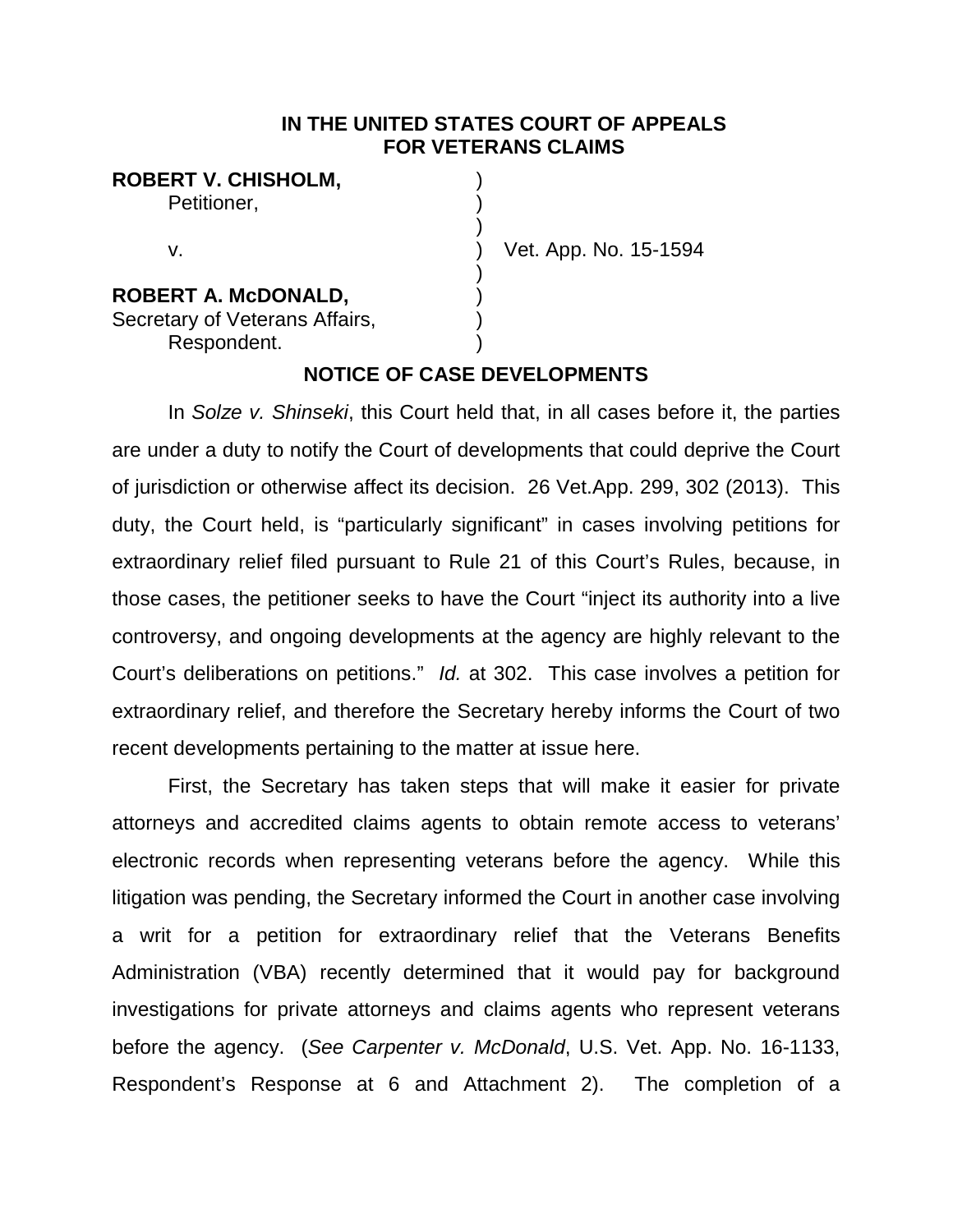background investigation, the Secretary explained, was one of several steps necessary for obtaining access to the Veterans Benefits Management System (VBMS). (Respondent's Response and Attachment 2). As a result of that change in policy, it will be easier for private attorneys and accredited claims agents to obtain VBMS access in conjunction with their representation of claimants before the agency. Although this development does not resolve the issue here—VBMS access for support staff of such private attorneys—it shows that the Secretary's actions towards resolving issues involving expanded remote access to electronic records are ongoing. Should the Secretary find a way to resolve the issue presented in this case, he will, of course, promptly notify the Court.

The second development that has occurred is that the Office of the General Counsel has accepted Petitioner's letter of October 28, 2015, which he attached to his November 5, 2015, reply to Respondent's response filed in this case, as a petition for rulemaking under 5 U.S.C. § 553(e). Specifically, the Office of the General Counsel has accepted the October 28, 2015, letter as a petition to revise 38 C.F.R. § 14.629 in a manner that would allow VA to provide electronic access for law firm support staff and remove the requirements for specific, named consent to allow such disclosures. (Attached).

> /s/ Mark D. Vichich **MARK D. VICHICH** Senior Appellate Attorney Office of the General Counsel (027E) U.S. Department of Veterans Affairs 810 Vermont Avenue, NW Washington, DC 20420 (202) 632-5985

 Attorney for Appellee Secretary of Veterans Affairs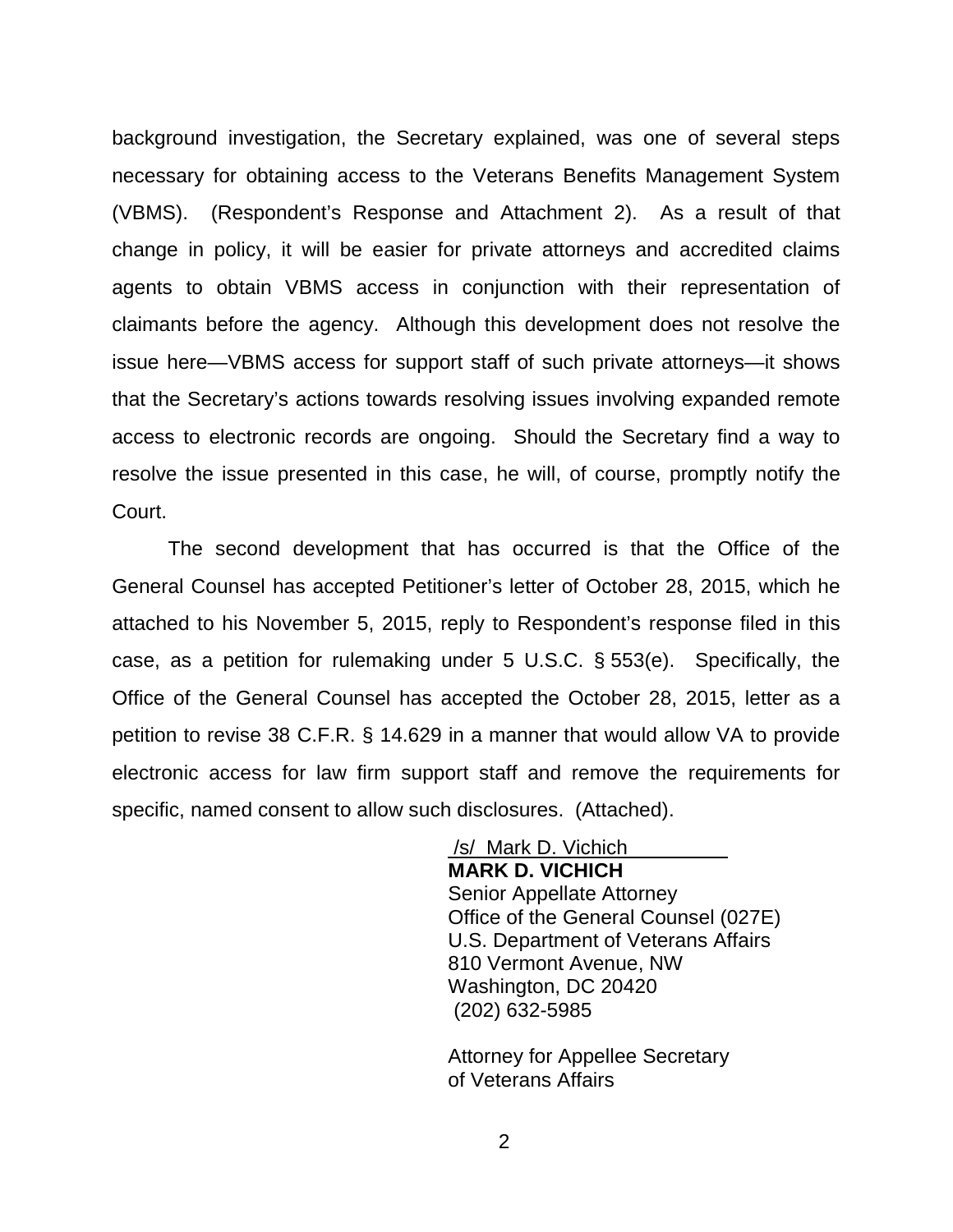# **APPELLEE'S ATTACHMENT**